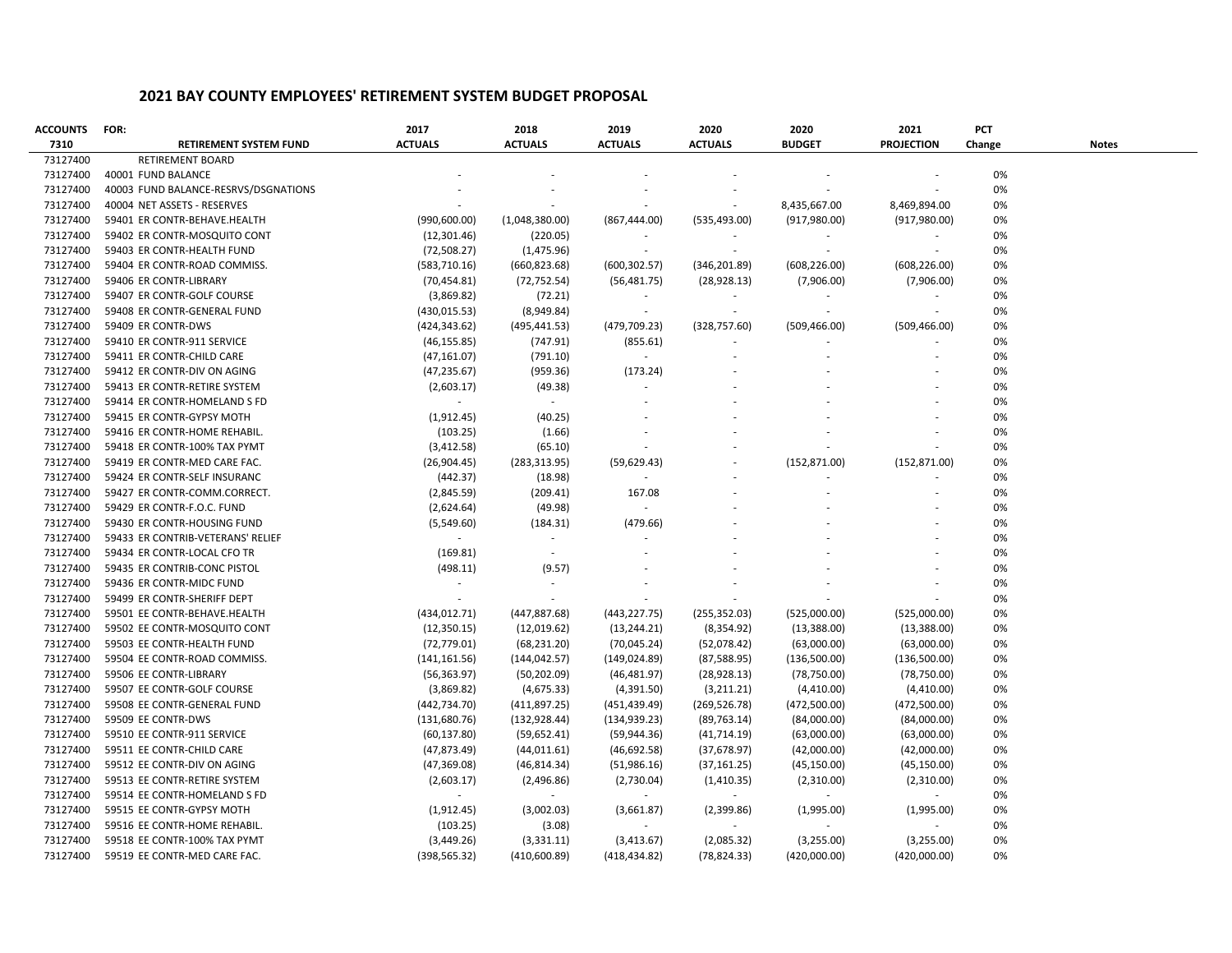| <b>ACCOUNTS</b> | FOR:                                 | 2017            | 2018                     | 2019              | 2020                     | 2020            | 2021              | PCT     |              |
|-----------------|--------------------------------------|-----------------|--------------------------|-------------------|--------------------------|-----------------|-------------------|---------|--------------|
| 7310            | <b>RETIREMENT SYSTEM FUND</b>        | <b>ACTUALS</b>  | <b>ACTUALS</b>           | <b>ACTUALS</b>    | <b>ACTUALS</b>           | <b>BUDGET</b>   | <b>PROJECTION</b> | Change  | <b>Notes</b> |
| 73127400        | 59524 EE CONTR-SELF INSURANC         | (442.37)        | (521.72)                 | (941.94)          | (1,055.91)               | 473.00          | (1,300.00)        | $-375%$ |              |
| 73127400        | 59527 EE CONTR-COMM.CORRECT.         | (2,845.59)      | (1,981.84)               | (1,787.23)        | (1,079.58)               | (1,575.00)      | (1,575.00)        | 0%      |              |
| 73127400        | 59529 EE CONTR-F.O.C. FUND           | (2,624.64)      | (2,491.29)               | (2,390.69)        | (1,856.05)               | (2,625.00)      | (2,625.00)        | 0%      |              |
| 73127400        | 59530 EE CONTR-HOUSING FUND          | (5,569.56)      | (5,924.26)               | (5,895.15)        | (4,440.87)               | (6,090.00)      | (6,090.00)        | 0%      |              |
| 73127400        | 59533 EE CONTR-VETERANS' RELIEF      | $\sim$          | $\sim$                   | $\sim$            | (662.70)                 | $\sim$          | (800.00)          | 0%      |              |
| 73127400        | 59534 EE CONTR.LOCAL CFO TR          | (169.81)        | (533.52)                 | (171.62)          | (197.28)                 | (315.00)        | (315.00)          | 0%      |              |
| 73127400        | 59535 EE CONTRIB-CONC PISTOL         | (498.11)        | (476.02)                 | (705.35)          | (308.81)                 | $\sim$          | (300.00)          | 0%      |              |
| 73127400        | 59536 EE CONTR-MIDC FUND             | $\sim$          | (303.85)                 | (3,020.99)        | (17,749.10)              | $\sim$          | (17,000.00)       | 0%      |              |
| 73127400        | 59599 EE CONTR-SHERIFF DEPT.         | (229, 487.94)   | (239, 737.18)            | (253, 581.39)     | (167, 560.99)            | (241,500.00)    | (241,500.00)      | 0%      |              |
| 73127400        | 66400 INVESTMENT INTEREST/DIVIDENDS  | (6,001,523.65)  | (5,799,368.67)           | (6,361,282.27)    | (7,409.10)               | (5,000,000.00)  | (5,000,000.00)    | 0%      |              |
| 73127400        | 66500 GAIN ON SALE OF INVESTMENTS    | (15,651,710.94) | (18,501,256.61)          | (12,077,380.53)   | $\overline{\phantom{a}}$ | (25,502,000.00) | (25,364,820.00)   | $-1%$   |              |
| 73127400        | 66501 UNREALIZED GAIN ON INVESTMENTS | (41,651,313.79) | $\sim$                   | (55, 451, 846.58) | $\overline{\phantom{a}}$ | (3,742,344.00)  | (3,500,000.00)    | -6%     |              |
| 73127400        | 66502 GAIN ON FOREIGN CURRENCY EXCH  | (406.03)        | (331.10)                 | $\sim$            | $\overline{\phantom{a}}$ | (1,000.00)      | (1,000.00)        | 0%      |              |
| 73127400        | 66600 SECURITIES LENDING EARNINGS    | (193,084.18)    | (12, 678.35)             | (18, 178.38)      | (8,792.64)               | (13,200.00)     | (13,200.00)       | 0%      |              |
| 73127400        | 67104 MISCELLANOUS REVENUES          |                 |                          | (369.51)          |                          |                 |                   | 0%      |              |
| 73127400        | 67600 REIMBURSEMENTS                 |                 |                          | $\sim$            |                          |                 |                   | 0%      |              |
| 73127400        | 67601 REIMBURSEMENT - INDIVIDUALS    |                 |                          |                   |                          |                 |                   | 0%      |              |
| 73127400        | 68900 TRADE-IN ALLOWANCE             |                 |                          |                   |                          |                 |                   | 0%      |              |
| 73127400        | 69000 COMMISSION RECAPTURE           | (6,696.79)      | (2,012.45)               | (2,097.59)        | (394.57)                 | (5,000.00)      | (5,000.00)        | 0%      |              |
| 73127400        | 69200 CLAIMS/SETTLEMENTS/JUDGEMENTS  | (35, 559.72)    | (9,724.48)               | $\sim$            | (24,993.54)              | (50,000.00)     | (50,000.00)       | 0%      |              |
| 73127400        | 70300 SALARIES-ELECTED OR APPOINTED  | 45,576.38       | 45,827.46                | 45,818.24         | 28,595.16                | 55,956.00       | 55,752.00         | 0%      |              |
| 73127400        | 70400 WAGES-CLERICAL-OTHER FULL TIME | 10,560.61       | 10,543.61                | 9,961.40          | 7,322.77                 | 12,734.00       | 11,906.00         | $-7%$   |              |
| 73127400        | 70401 PAY IN LIEU OF HEALTH INSURANC | 1,382.88        | $\sim$                   | 1,500.00          | 1,523.06                 | 1,800.00        | 1,800.00          | 0%      |              |
| 73127400        | 70500 TEMPORARY HELP                 | $\sim$          | $\sim$                   | $\sim$            | $\sim$                   | 9,000.00        | 9,000.00          | 0%      |              |
| 73127400        | 70501 PART TIME WAGES                | $\sim$          | $\sim$                   | $\sim$            | $\sim$                   | $\sim$          | $\sim$            | 0%      |              |
| 73127400        | 70600 OVERTIME                       | 194.41          | 48.60                    | $\sim$            | 387.48                   | 2,809.00        | 2,809.00          | 0%      |              |
| 73127400        | 70800 HOLIDAY PAY                    | 2,873.20        | 3,465.47                 | 3,320.08          | 1,400.27                 | $\sim$          | $\sim$            | 0%      |              |
| 73127400        | 71000 PER DIEM                       | 3,100.00        | 2,387.73                 | 2,250.00          | 1,530.00                 | 3,420.00        | 3,420.00          | 0%      |              |
| 73127400        | 71200 VACATION PAY                   | 4,140.35        | 5,243.84                 | 6,067.54          | 1,568.29                 | $\sim$          | ÷.                | 0%      |              |
| 73127400        | 71201 PRIOR YEARS VACATION PAY       | $\sim$          | $\sim$                   | $\sim$            | $\sim$                   |                 |                   | 0%      |              |
| 73127400        | <b>71202 SICK PAY</b>                | 591.46          | 714.12                   | 1,815.17          | 3,379.48                 |                 |                   | 0%      |              |
| 73127400        | 71203 TERMINATION SICK PAY           |                 | $\overline{\phantom{a}}$ |                   |                          |                 |                   | 0%      |              |
| 73127400        | 71204 TERMINATION VACTION PAY        | $\sim$          | $\sim$                   | $\sim$            | $\sim$                   |                 |                   | 0%      |              |
| 73127400        | 71500 SOCIAL SECURITY                | 4,906.46        | 4,870.15                 | 5,175.50          | 3,311.19                 | 5,394.00        | 5,316.00          | $-1%$   |              |
| 73127400        | 71600 HEALTH INSURANCE               | 6,127.20        | 10,911.14                | 5,910.84          | 3,746.97                 | 5,239.00        | 2,366.00          | $-55%$  |              |
| 73127400        | 71603 RETIREE HEALTH CARE CONTRIBUT. | $\sim$          | $\sim$                   | $\sim$            | 1.89                     | $\sim$          | $\sim$            | 0%      |              |
| 73127400        | 71632 EMPLOYEE NEGOTIATED BENEFITS   | $\sim$          | $\sim$                   | $\sim$            | $\sim$                   | $\sim$          | $\sim$            | 0%      |              |
| 73127400        | 71700 LIFE INSURANCE                 | 129.60          | 97.20                    | 97.20             | 116.73                   | 98.00           | 177.00            | 81%     |              |
| 73127400        | 71800 RETIREMENT                     | 11,457.44       | (6,429.81)               | 5,407.26          | 1,737.28                 | 2,821.00        | 2,780.00          | $-1%$   |              |
| 73127400        | 71900 OTHER FRINGE BENEFITS (DETAIL) | $\sim$          | $\sim$                   | $\sim$            | $\sim$                   | $\sim$          | $\sim$            | 0%      |              |
| 73127400        | 72001 SIF ADMINISTRATION             | $\sim$          | $\sim$                   | $\sim$            | $\sim$                   | $\sim$          | $\sim$            | 0%      |              |
| 73127400        | 72100 WORKERS' COMPENSATION          | 97.73           | 97.43                    | 939.23            | 619.26                   | 988.00          | 1,008.00          | 2%      |              |
| 73127400        | 72200 SICK AND ACCIDENT INSURANCE    | 878.45          | 875.60                   | 265.74            | 181.05                   | 290.00          | 320.00            | 10%     |              |
| 73127400        | 72500 UNEMPLOYMENT COMPENSATION      | 97.73           | 97.43                    | 88.43             | 57.45                    | 93.00           | 91.00             | $-2%$   |              |
| 73127400        | 72700 OFFICE SUPPLIES                | 585.00          | 195.35                   | 269.06            | 31.49                    | 1,000.00        | 1,000.00          | 0%      |              |
| 73127400        | 72702 BOOK SUPPLIES                  | in 1            | $\sim$                   | $\sim$            | $\sim$                   | $\sim$          | $\sim$            | 0%      |              |
| 73127400        | 72800 PRINTING AND BINDING           | 214.37          | 146.87                   | 117.90            | 139.64                   | 500.00          | 500.00            | 0%      |              |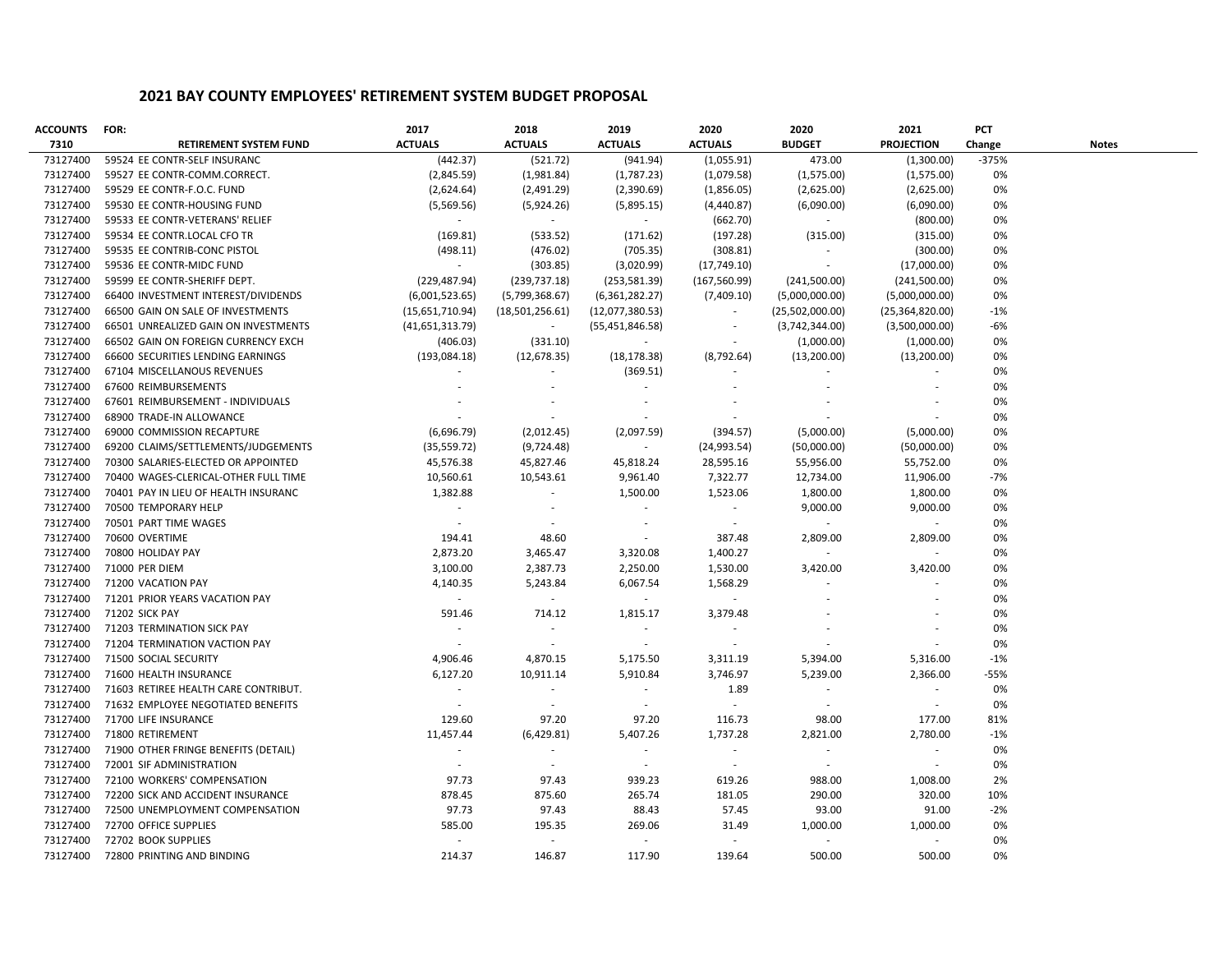| <b>ACCOUNTS</b> | FOR:                                 | 2017           | 2018           | 2019           | 2020                     | 2020                     | 2021              | PCT    |                                         |
|-----------------|--------------------------------------|----------------|----------------|----------------|--------------------------|--------------------------|-------------------|--------|-----------------------------------------|
| 7310            | <b>RETIREMENT SYSTEM FUND</b>        | <b>ACTUALS</b> | <b>ACTUALS</b> | <b>ACTUALS</b> | <b>ACTUALS</b>           | <b>BUDGET</b>            | <b>PROJECTION</b> | Change | <b>Notes</b>                            |
| 73127400        | 72900 POSTAGE                        | 1,251.17       | 455.68         | 492.19         | 316.62                   | 600.00                   | 600.00            | 0%     |                                         |
| 73127400        | 73000 MAGAZINES AND PERIODICALS      |                | $\sim$         |                | $\overline{\phantom{a}}$ | 100.00                   | 100.00            | 0%     |                                         |
| 73127400        | 73301 COPIER / FAX SUPPLIES          | ÷.             | $\sim$         |                | $\sim$                   | 100.00                   | 100.00            | 0%     |                                         |
| 73127400        | 74200 FOOD SUPPLIES                  | 143.23         | 377.72         | 186.00         | 122.00                   | 400.00                   | 400.00            | 0%     |                                         |
| 73127400        | 74700 PHOTO & MICROFILM/FICHE SUPPLY | $\sim$         | ÷.             |                | $\sim$                   | $\sim$                   | ÷.                | 0%     |                                         |
| 73127400        | 75000 GAS                            | OIL AND GREASE | $\sim$         |                | $\overline{\phantom{a}}$ | $\overline{\phantom{a}}$ | $\sim$            | 0%     |                                         |
| 73127400        | 75100 COMPUTER SUPPLIES              | 41.75          | 493.79         |                |                          | 500.00                   | 500.00            | 0%     |                                         |
| 73127400        | 80100 PROFESSIONAL SERVICES          | 1,550,530.24   | 1,877,360.75   | 1,678,405.50   | 781,696.87               | 1,750,000.00             | 1,750,000.00      | 0%     |                                         |
| 73127400        | 80101 ACTUARIAL SERVICES             | 65,433.64      | 69,162.86      | 66,200.00      | 38,950.00                | 70,000.00                | 70,000.00         | 0%     |                                         |
| 73127400        | 80200 CONTRACTUAL SERVICES           |                | $\sim$         |                | $\overline{\phantom{a}}$ | $\overline{\phantom{a}}$ | $\sim$            | 0%     |                                         |
| 73127400        | 81200 MEDICAL SERVICES               | $\sim$         | $\sim$         | $\sim$         | 1,700.00                 | 10,000.00                | 10,000.00         | 0%     |                                         |
| 73127400        | 81400 INVESTMENT/BANK SERVICE CHARGE | 205,658.50     | 217,220.95     | 93,375.30      | 37,969.05                | 57,000.00                | 57,000.00         | 0%     |                                         |
| 73127400        | 81700 LEGAL FEES                     |                | 2,880.00       |                | $\overline{\phantom{a}}$ | 5,000.00                 | 5,000.00          | 0%     |                                         |
| 73127400        | 81800 AUDIT FEES                     | 2,000.00       | 2,250.00       | 2,400.00       | $\sim$                   | 2,500.00                 | 2,500.00          | 0%     |                                         |
| 73127400        | 81900 CONSULTANTS                    | 154,000.00     | 154,000.00     | 154,000.00     | 115,500.00               | 175,000.00               | 175,000.00        | 0%     |                                         |
| 73127400        | 82000 MEMBERSHIPS AND DUES           | 750.00         | 750.00         | 460.00         | 1,200.00                 | 800.00                   | 800.00            | 0%     |                                         |
| 73127400        | 82900 FILING FEES                    | $\sim$         | $\sim$         | $\sim$         | $\overline{\phantom{a}}$ | 200.00                   | 200.00            | 0%     |                                         |
| 73127400        | 83500 HEALTH SERVICES                |                | ÷.             |                | $\sim$                   | $\sim$                   | $\sim$            | 0%     |                                         |
| 73127400        | 85200 TELEPHONE                      | 43.42          | 126.60         | 120.13         | 128.19                   | 200.00                   | 200.00            | 0%     |                                         |
|                 |                                      |                |                |                |                          |                          |                   |        | MAPERS hopes to have a spring and fall  |
|                 |                                      |                |                |                |                          |                          |                   |        | conference in 2021. Fall conference is  |
| 73127400        | 86100 CONFERENCE FEES & EXPENSES     | 15,998.28      | 18,569.84      | 9,771.87       | 582.95                   | 17,000.00                | 10,000.00         |        | -41% in Bay City                        |
| 73127400        | 86500 STATE TRAVEL MILEAGE           | 3,167.06       | 1,829.30       | 2,316.66       | $\overline{\phantom{a}}$ | 3,500.00                 | 3,500.00          | 0%     |                                         |
| 73127400        | 86600 LOCAL TRAVEL MILEAGE           | 196.94         | 96.20          | 67.86          | $\overline{\phantom{a}}$ | 300.00                   | 300.00            | 0%     |                                         |
| 73127400        | 87500 PENSION PAYMENTS               | 17,637,593.91  | 18,319,255.69  | 18,861,013.81  | 14,591,541.09            | 19,500,000.00            | 20,476,773.00     | 5%     |                                         |
| 73127400        | 90000 PRINTING/PUBLISHING/ADVERTISI  | 1,756.50       |                |                |                          | 200.00                   | 200.00            | 0%     |                                         |
| 73127400        | 90100 LEGAL NOTICES                  |                |                |                | $\overline{\phantom{a}}$ | 500.00                   | 500.00            | 0%     |                                         |
| 73127400        | 93100 EQUIPMENT REPAIR & MAINTENANCE |                |                |                |                          | 200.00                   | 200.00            | 0%     |                                         |
| 73127400        | 93700 HARD/SOFTWARE REPAIR & MAINT   | 7,900.00       | $\sim$         |                | $\overline{\phantom{a}}$ | 8,000.00                 | 8,000.00          | 0%     |                                         |
| 73127400        | 94601 EQUIPMENT RENTAL-COPY MACHINES | 535.27         | 373.73         | 323.18         | 307.11                   | 800.00                   | 800.00            | 0%     |                                         |
| 73127400        | 95500 MISCELLANEOUS                  |                |                |                | $\sim$                   | 340.00                   | 340.00            | 0%     |                                         |
| 73127400        | 95600 INDIRECT COST EXPENSE          | 196,335.00     | 68,122.00      | 104,060.00     | 104,482.51               | 139,310.00               | 108,980.00        |        | -22% 2021 Indirect costs have decreased |
| 73127400        | 96000 EDUCATION AND TRAINING         | $\sim$         | $\sim$         | $\sim$         | (582.95)                 | 1,500.00                 | 1,500.00          | 0%     |                                         |
| 73127400        | 96200 LOSS ON DISPOSAL OF ASSET      | 3,343,221.71   | 3,841,236.44   | 253,279.31     | $\sim$                   | 7,054,424.00             | 6,000,000.00      | $-15%$ |                                         |
| 73127400        | 96201 UNREALIZED LOSS ON INVESTMENTS | $\sim$         | 39,450,848.25  | $\sim$         | $\overline{\phantom{a}}$ | 1,000,000.00             | 750,000.00        | $-25%$ |                                         |
| 73127400        | 96203 LOSS ON FOREIGN CURRENCY EXCH  | $\sim$         |                |                | $\overline{\phantom{a}}$ | 100,000.00               | 100,000.00        | 0%     |                                         |
| 73127400        | 96401 CONTRIB REFUND-GENERAL         | 29,081.58      | 7,926.14       | 72,365.59      | $\overline{\phantom{a}}$ | 60,000.00                | 60,000.00         | 0%     |                                         |
| 73127400        | 96402 CONTRIB REFUND-SHERIFF         | 3,462.27       | ÷.             | 48,273.59      | $\sim$                   | 5,000.00                 | 5,000.00          | 0%     |                                         |
| 73127400        | 96403 CONTRIB REFUND-ROAD COMMISSION | ÷              |                | $\sim$         | $\sim$                   | 5,000.00                 | 5,000.00          | 0%     |                                         |
| 73127400        | 96404 CONTRIB REFUND-MED CARE FACIL. | 47,252.55      | 55,907.04      | 27,602.49      | 17,722.47                | 50,000.00                | 50,000.00         | 0%     |                                         |
| 73127400        | 96405 CONTRIB REFUND-B.A.B.H.A.      | 47,325.29      | 61,341.14      | 74,175.89      | 4,687.30                 | 125,000.00               | 100,000.00        | $-20%$ |                                         |
| 73127400        | 96406 CONTRIB REFUND-D.W.S           | $\sim$         | $\sim$         | $\sim$         | $\sim$                   | 5,000.00                 | 5,000.00          | 0%     |                                         |
| 73127400        | 96407 CONTRIB REFUND-LIBRARY         |                | 39,087.88      | 23,258.54      | $\overline{\phantom{a}}$ | 5,000.00                 | 5,000.00          | 0%     |                                         |
| 73127400        | 96500 INSURANCE AND BONDS            | 21,491.05      | 21,538.83      | 21,149.72      | 21,720.25                | 25,000.00                | 25,000.00         | 0%     |                                         |
| 73127400        | 96730 MACHINERY & EQUIPMENT EXPENSE  |                | $\sim$         |                |                          |                          |                   | 0%     |                                         |
| 73127400        | 96740 OFFICE EQUIP.& FURN. EXPENSE   |                | 495.99         |                |                          | $\overline{\phantom{a}}$ |                   | 0%     |                                         |
| 73127400        | 96741 COMPUTER HARDWARE EXPENSE      | 2,942.28       | 1,595.20       |                |                          | 600.00                   | 600.00            | 0%     |                                         |